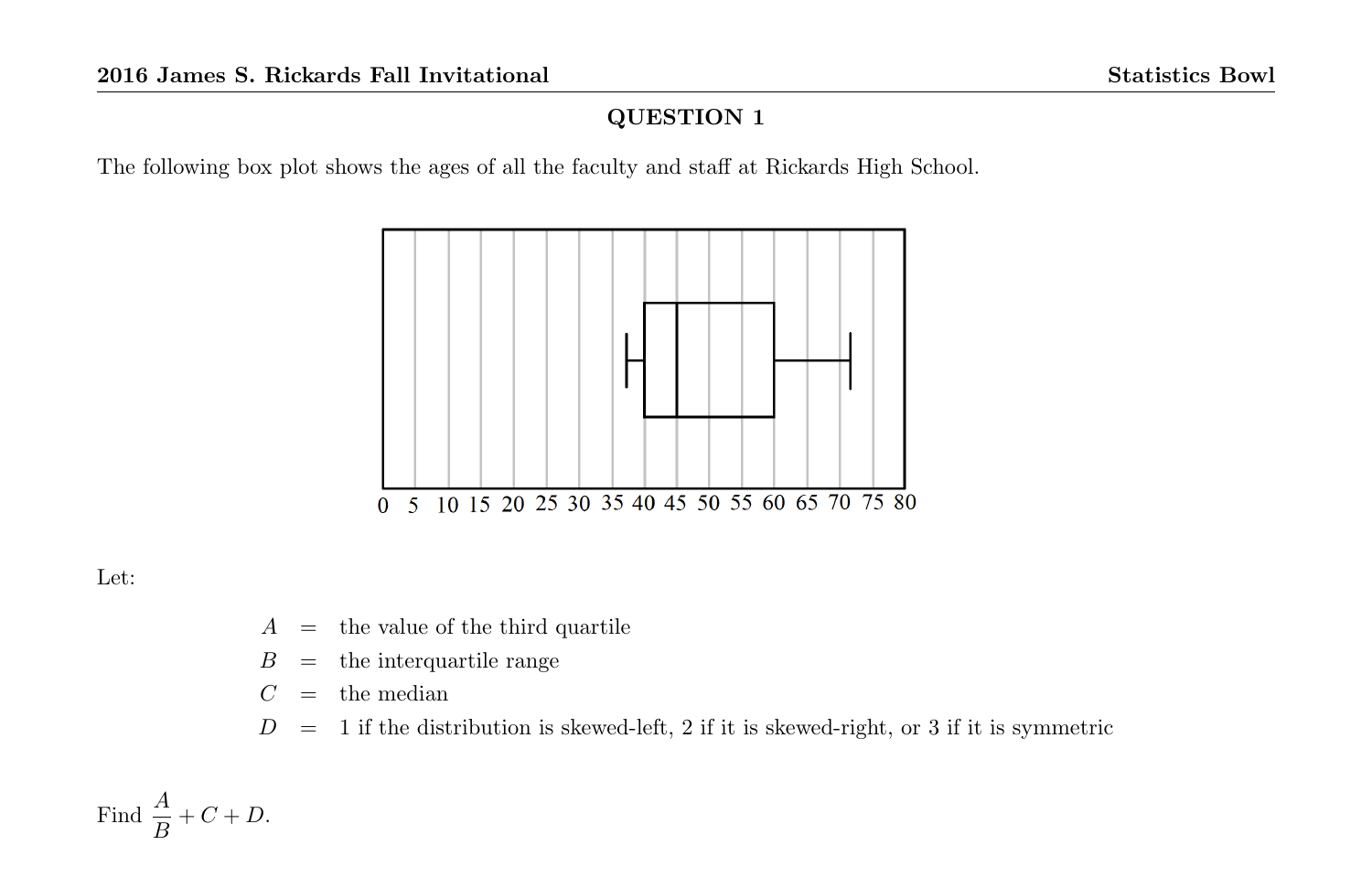Dr. Fraser's lamp just died, so he needs to replace the light bulb. He finds a random light bulb with a tag that claims the amount of hours the light bulb will last follows a Normal distribution with a mean and standard deviation of 20 and 3, respectively. Let:

- $A =$  the probability the light bulb lasts exactly 1200 minutes
- $B =$  the probability the light bulb lasts less than half a day
- $C =$  the probability the light bulb lasts more than a day
- $D =$  the probability the light bulb lasts between 17 and 22 hours

Round each part to three decimal places, and find  $A + B + C + D$ .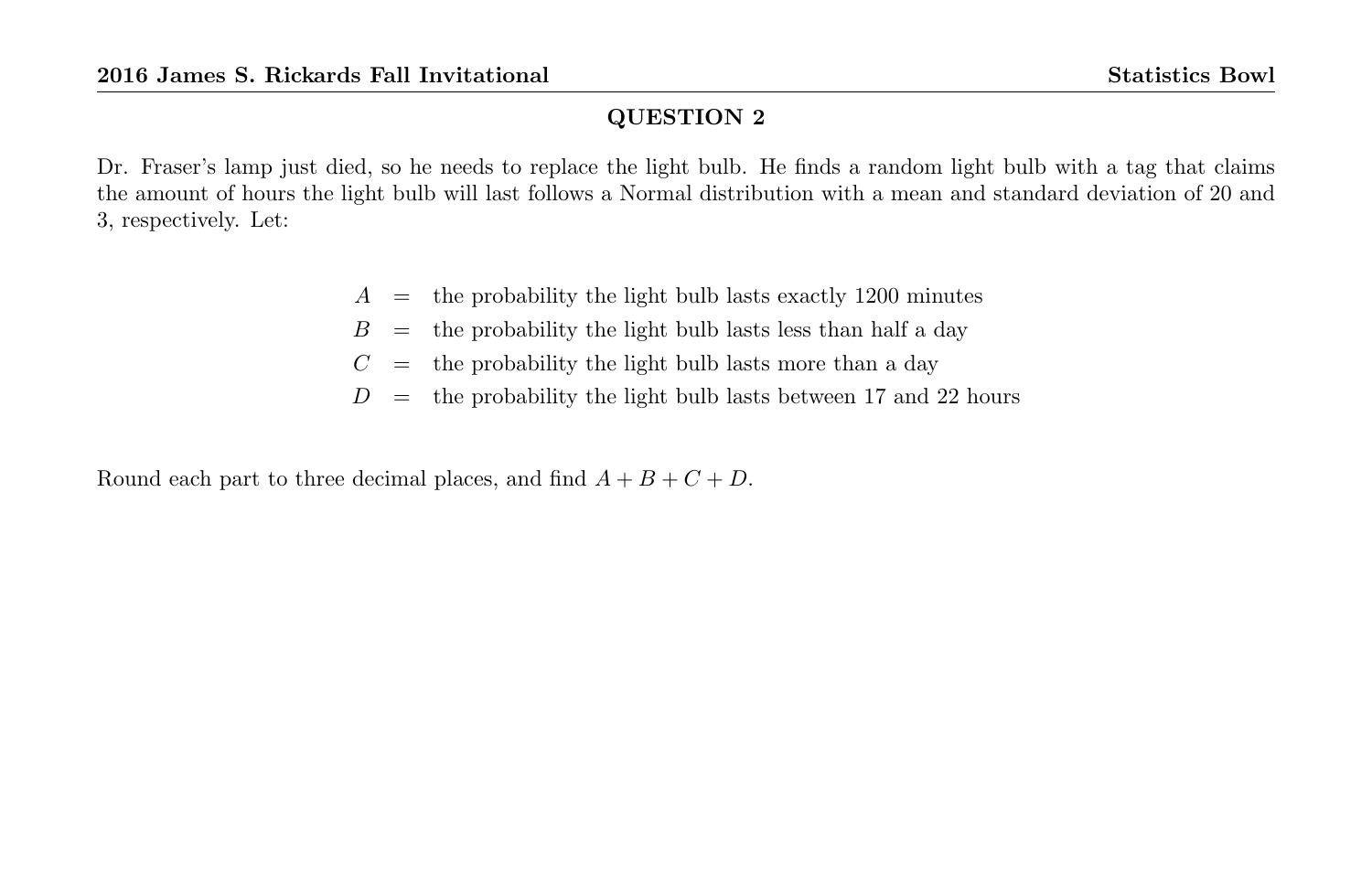Meit wants to see if there is a linear relationship between the amount of chicken you eat, and how much you weigh. He carried out a study, and collected the following data.

| $\mathbf{r}$<br>$\sim$<br>'cken<br>n.<br>הונוכ׳<br>w<br>ັ |               | . | $\tilde{\phantom{a}}$<br>⊥.∪ | --      | ິ  | I.Z<br>--- | ບ.                  |              | -<br>$\cdot$ $\sim$  | -<br>. .       |
|-----------------------------------------------------------|---------------|---|------------------------------|---------|----|------------|---------------------|--------------|----------------------|----------------|
| $\overline{u}$<br>eight<br>$\cdot$<br>$\overline{v}$      | $\circ$<br>οU | - | 90<br>$\ddot{}$              | 07<br>◡ | 95 | 40         | 25<br>٠.<br>◡<br>-- | $\sim$<br>πυ | $\sim$ $\sim$<br>190 | $\circ$<br>100 |

Using Meit's data, let:

- $A =$  the sum of the mean of the x-values and the mean of the y-values
- $B =$  the slope of the least-squares regression line
- $C =$  the coefficient of determination
- $D =$  the residual for  $x = 3$

Round each answer to 3 decimal places, and find  $A + B + C + D$ .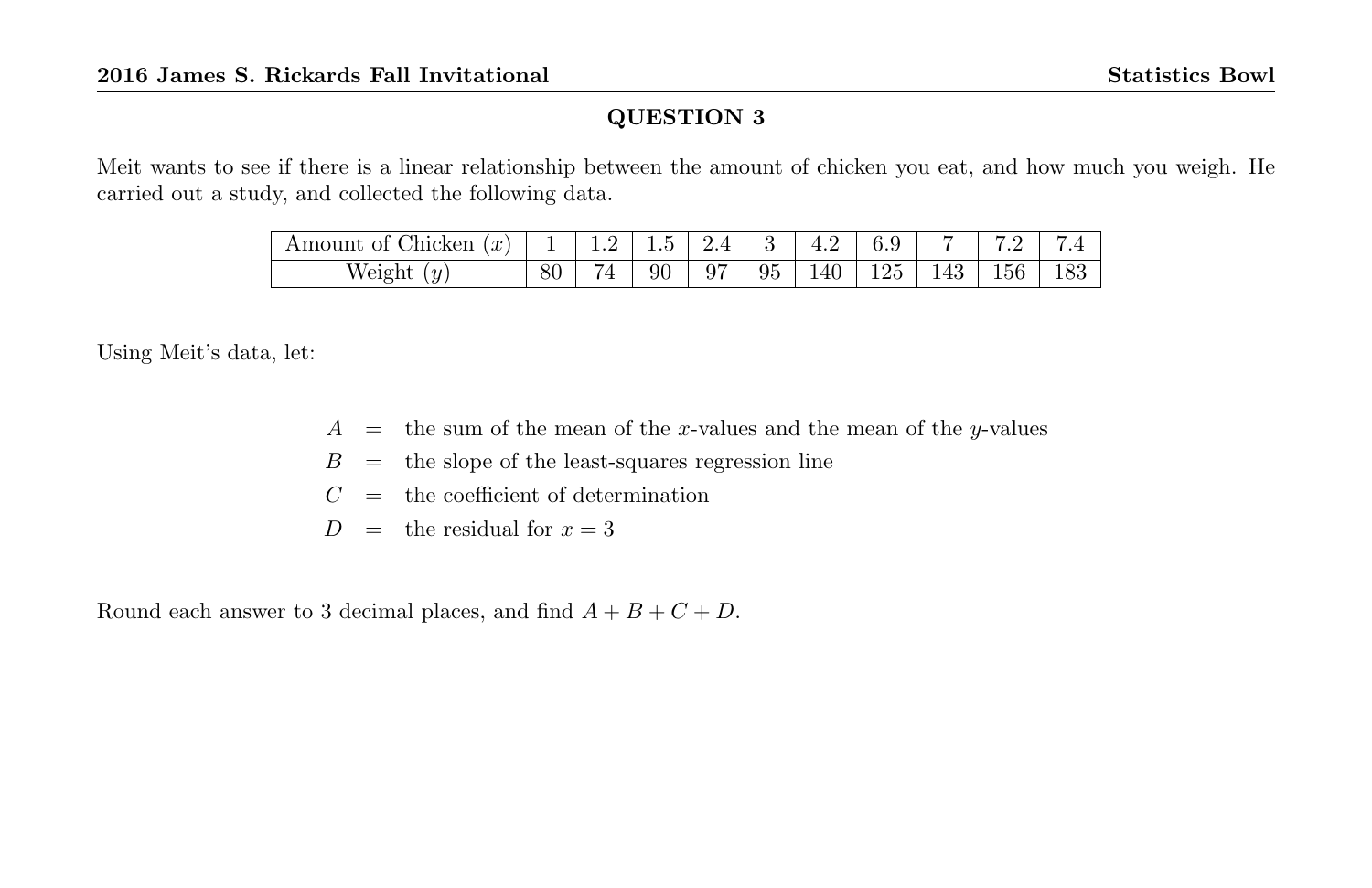The Mu Alpha Theta Club at Rickards is divided over which food is the best. The following table displays how many members in each grade level like each food.

|            | Pizza | Sushi | <b>Tacos</b> |
|------------|-------|-------|--------------|
| 9th Grade  |       | 10    |              |
| 10th Grade | 15    |       |              |
| 11th Grade |       |       |              |
| 12th Grade |       |       |              |

If a Mu Alpha Theta member is randomly selected, let:

 $A = P(Likes \text{ Pizza})$  $B = P(10th$  Grader)  $C = P(Likes Sushi|12th Grade)$  $D = P(10th Gradient)$ Likes Tacos)

Keep each part as an exact answer, and find  $B \cdot C + \frac{A}{B}$  $\frac{1}{D}$ . Give your final answer as a simplified fraction.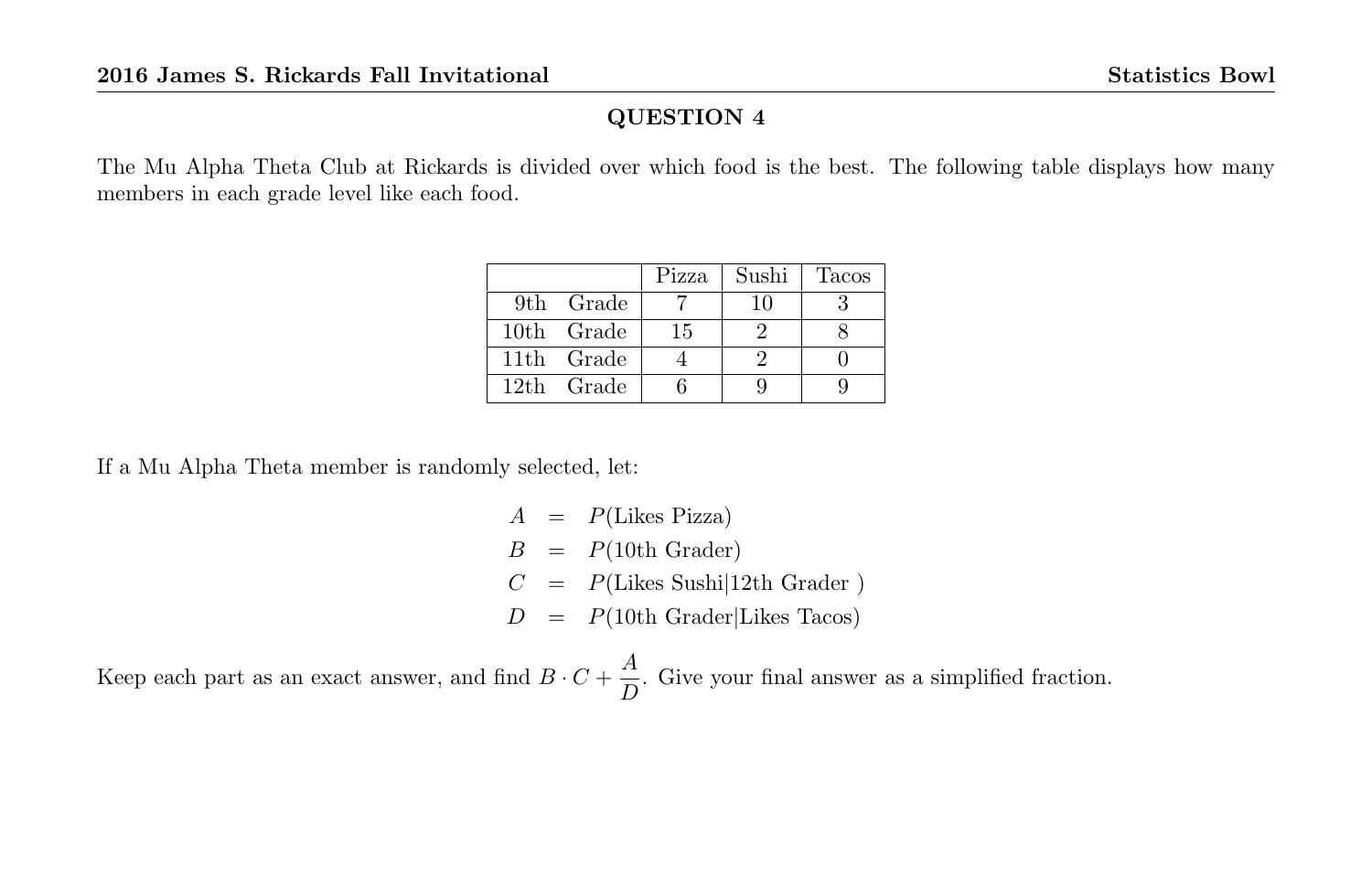Jasmine is conducting an experiment to see if eating certain foods can reduce pain. 12 volunteers agreed to participate in her study. She asks each subject to rate their pain on a scale of 1 to 10 at the beginning of the experiment. Next, she uses a random table of digits to randomly assign 6 subjects to a group that will eat broccoli, and then puts the remaining 6 subjects in a group that will eat cauliflower. In each group, 2 of the subjects will eat 1 pound of their respective food, 2 will eat 2 pounds of their respective food, and 2 will eat 3 pounds of their respective food. At the end of the experiment, Jasmine will ask each subject to rate their pain on a scale from 1 to 10, and compare it to their original rating. Let:

- $A =$  the total amount of food eaten during the experiment, in pounds
- $B =$  the number of factors
- $C =$  the number of levels
- $D =$  the number of treatments

Find 
$$
\frac{A}{B} + C \cdot D
$$
.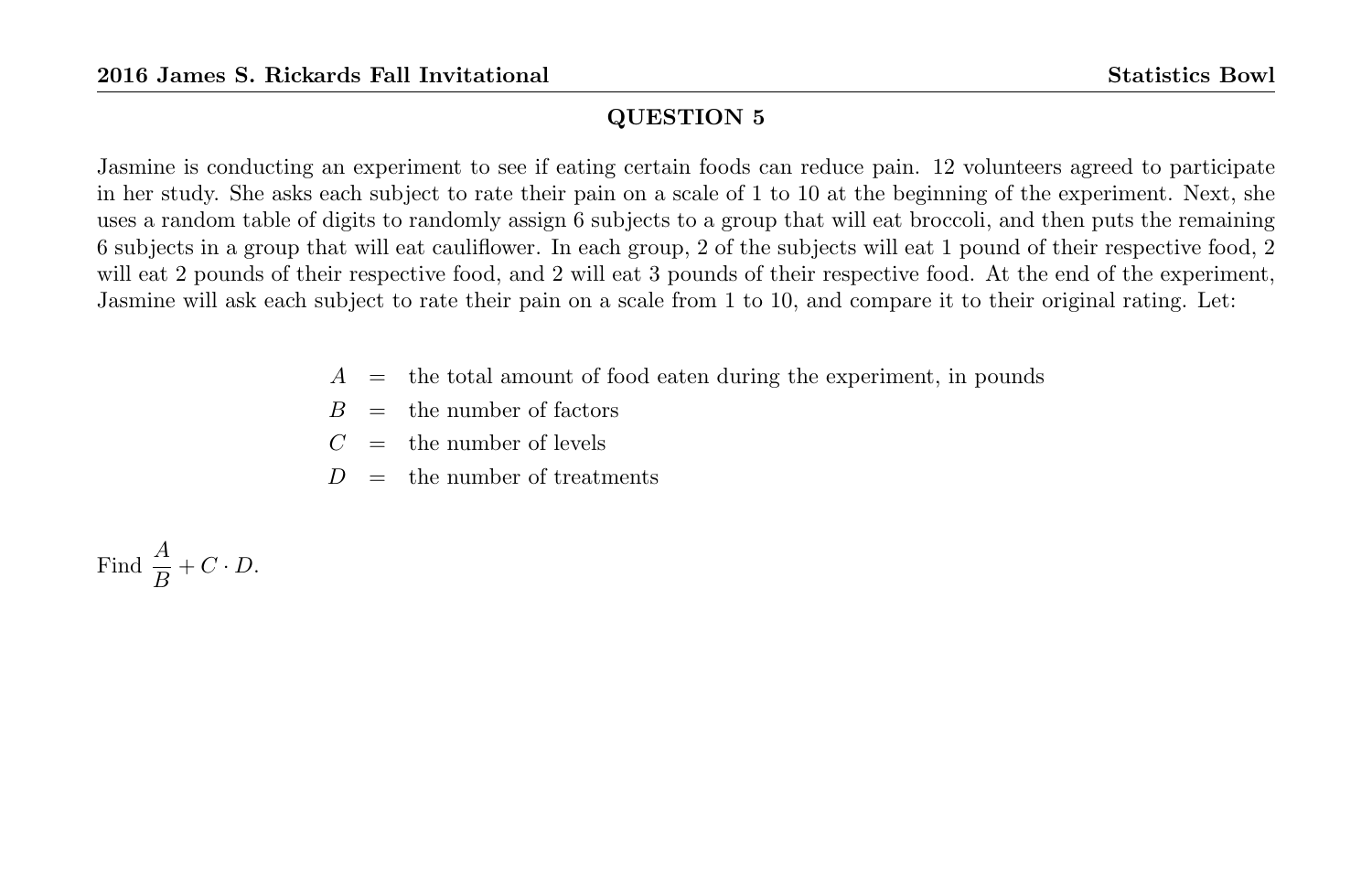The following statements have point values indicated by the numbers within the parentheses by each statement. Starting with 0, add the points of every true statement, and subtract the points of every false statement.

- (9) The area under the Normal Distribution is approximately 1.
- (5) An r value of 0.99 means that changes in x strongly cause changes in y.
- (-4) Asking the first 40 people you meet at the mall is an example of convenience sampling.
- (7) Flipping 3 heads in a row on a fair coin is more likely than rolling two fair dice and getting a sum of 3.
- (3) The Central Limit Theorem states that as the number of observations in a sample increases, the sample mean gets closer to the population mean.
- (-6) The standard deviation of any sample must always be positive.

What is the final number of points?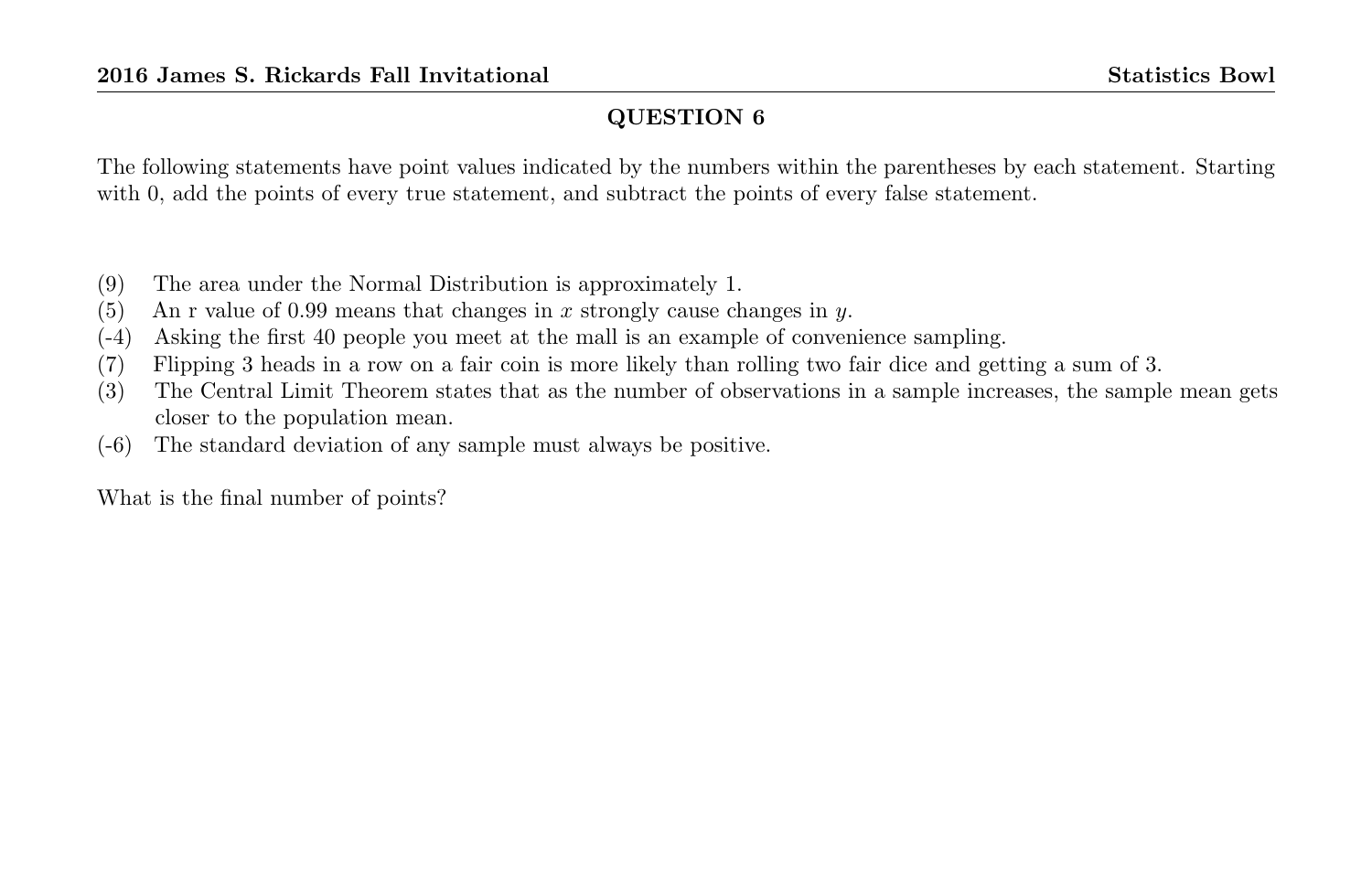Suppose there are two random variables,  $X$  and  $Y$ .  $X$  has a mean and variance of 100 and 900, respectively, and  $Y$  has a mean and standard deviation of 20 and 16, respectively. Assuming the two variables are independent, let:

- $A =$  the mean of  $3X + 6$
- $B =$  the standard deviation of  $X + Y$
- $C =$  the standard deviation of  $X Y$
- $D =$  the standard deviation of  $Y + 10$

Find  $\frac{A}{B} + C - D$ .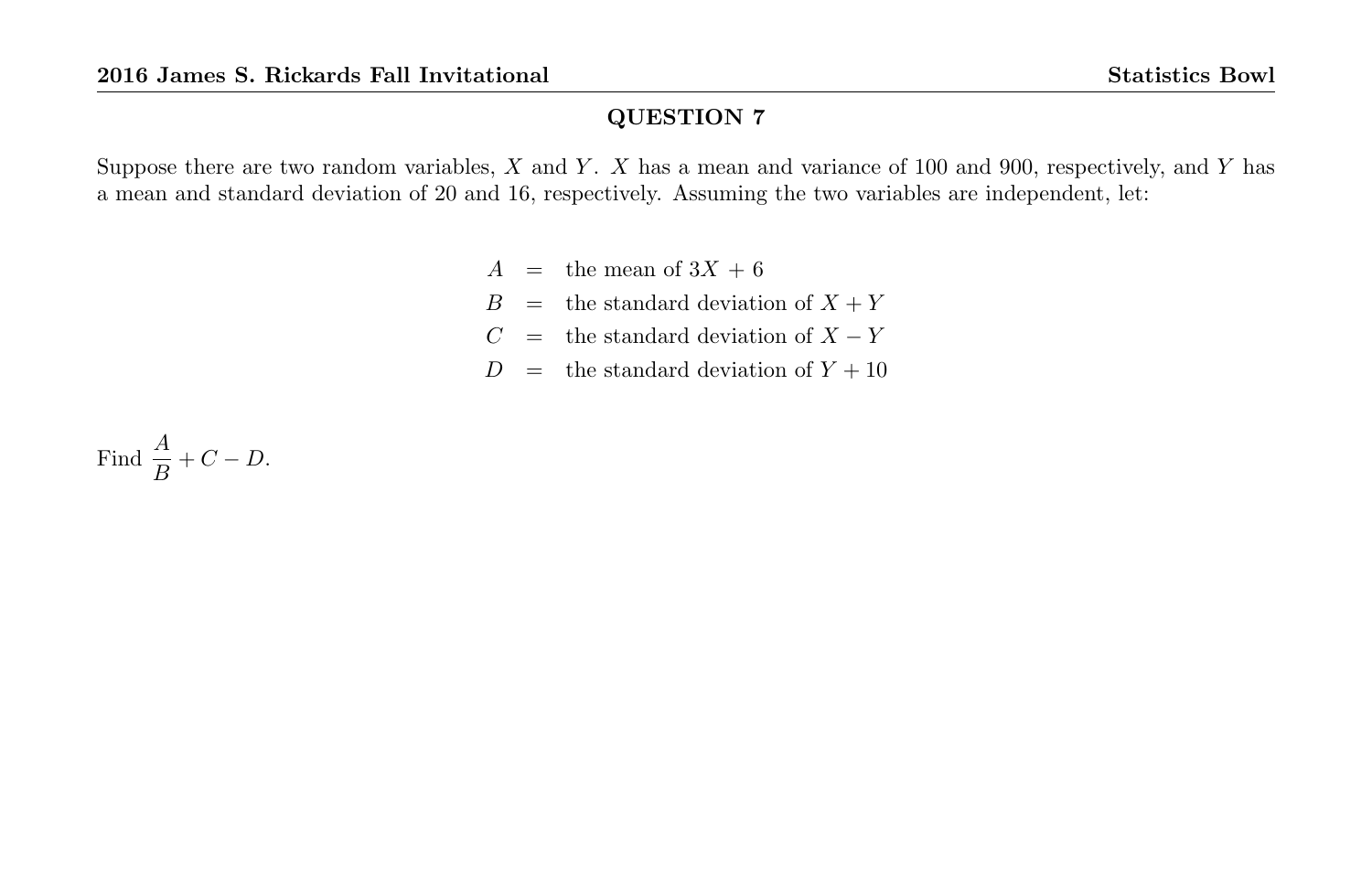Kyle and Aditya are trying to get girlfriends, so they plan to ask out some random girls. Kyle will ask out 10 random girls. Assume that the probability that a girl says yes to Kyle is 0.6. Aditya is more desperate, so he will keep asking out random girls until one says yes. Assume that the probability that a girl says yes to Aditya is 0.2. Given that each girl's answer is independent of the others, and that a girl will only say yes or no, let:

- $A =$  the probability that 4 girls say yes to Kyle
- $B =$  the probability that at least 2 girls say no to Kyle
- $C =$  the probability that Aditya gets a girlfriend on his 5th try
- $D =$  the probability that it takes 3 or less tries for Aditya to get a girlfriend

Round each part to three decimal places and find  $A + B - C + D$ .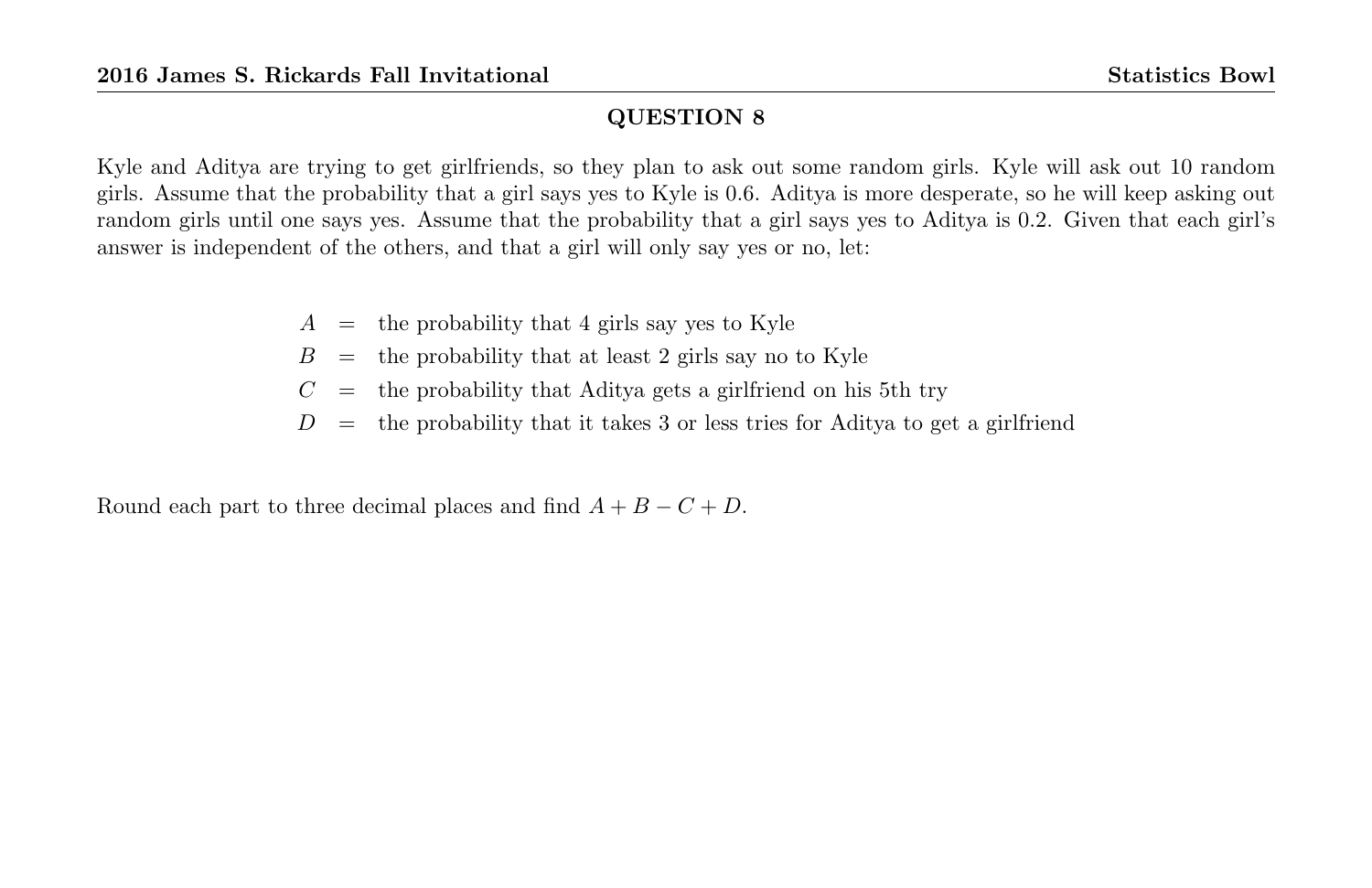Roehl is teaching Shardul how to play poker. Roehl deals Shardul 5 cards without replacement from a standard 52 card deck. Assume the cards are randomly dealt and that the deck is adequately shuffled. Let:

- $A =$  the probability Shardul gets a two pair
- $B =$  the probability Shardul gets a full house
- $C =$  the probability Shardul gets a flush
- $D =$  the probability Shardul has at least 1 ace

Note: A two pair is one pair of matching cards, another pair of matching cards that are different from the first pair, and then a side card, that's not equal to either pair; for example, two 4s, two 7s, and a 5. A full house consists of a three of a kind and a pair; for example, three Kings and two 5s. A flush is 5 cards of the same suit (this includes straight flushes and royal flushes); for example, 5 hearts.

Round each part to three decimal places and find  $A + B + C + D$ .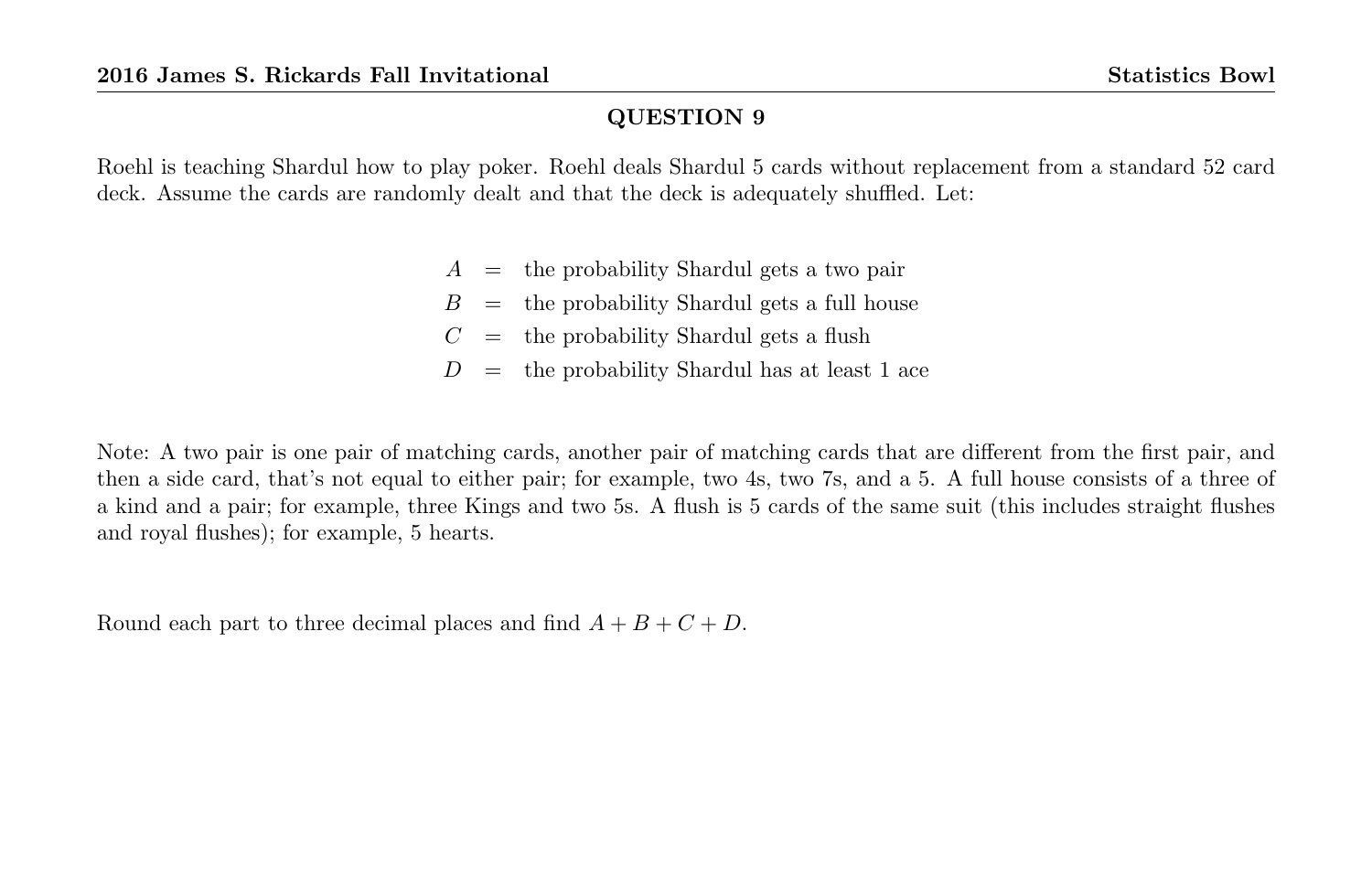Wenxin wants to see if she's sleeping less than the average student at Rickards. She collects a simple random sample of 16 students and calculates the average number of hours that the students sleep. Her result was 6.3 hours. Suppose that the number of hours of sleep an average Rickards student gets follows a Normal distribution with mean 7.2, and variance 4. Let:

- $A =$  the standard deviation of the sampling distribution
- $B =$  the probability of Wenxin observing her sample mean or a value less

Rida is trying to figure out the proportion of students at Rickards that like basketball. She conducts a simple random sample of 100 students, and finds that 54 of them like basketball. Suppose the true proportion of students at Rickards that like basketball is actually 0.5. Let:

- $C =$  the standard deviation of the sampling distribution
- $D =$  the probability of Rida observing her sample proportion or a value greater

Round each part to three decimals places, and find  $\frac{A}{C} - B + D$ .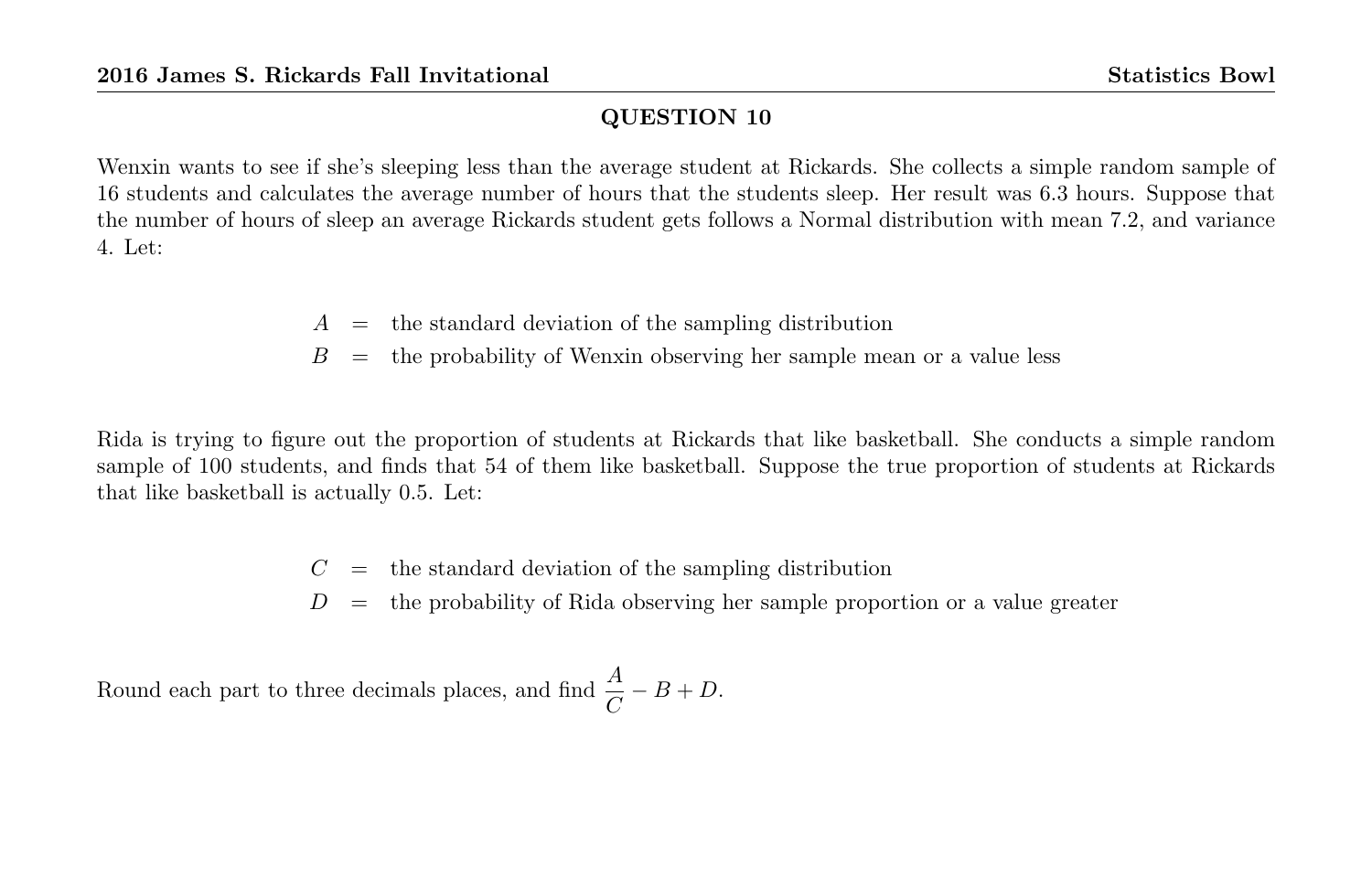Let:

- $A =$  the smallest number of people that yields a margin of error no greater than 0.5 for a confidence interval with a sample mean of 70, a population standard deviation of 5, and a 90 percent confidence level
- $B =$  the number of degrees of freedom for a one-sample t confidence interval with a sample mean of 49, sample standard deviation of 16, 15 observations, and a 99 percent confidence level
- $C =$  the smallest number of people that yields a margin of error no greater than 0.05 for a confidence interval for a population proportion with a 95 percent confidence level (Use 0.4 as your guessed value of the sample proportion.)
- $D =$  the margin of error for the confidence interval  $(430.346, 442.346)$

Find  $A - B - C - D$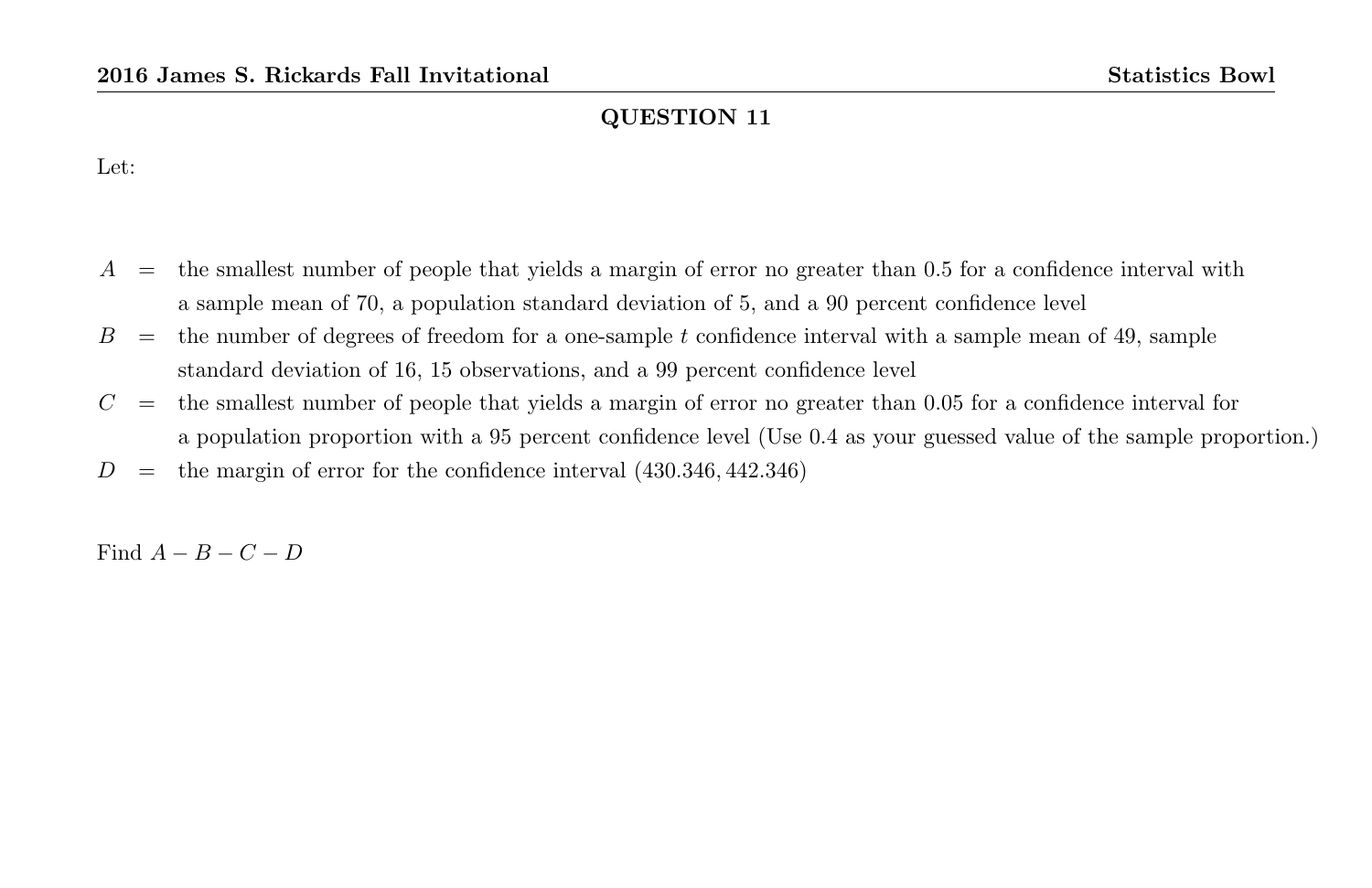Prior knowledge has shown that the time it takes to complete a MAO test follows a Normal distribution with a mean of 60, and a standard deviation of 10. Ms. Pickett plans to carry out a significance test to determine if there's statistically significant evidence that the average time it takes to complete a MAO test is more than 60 minutes. She sets a 5 percent significance level, randomly samples 50 MAO members, and then records how long it takes for them to finish a test. The sample mean ended up being 75 minutes. Suppose that the true time it takes to finish a MAO test follows a Normal distribution with mean 65 and standard deviation 10. Let:

- $A =$  the probability of Type 1 error
- $B =$  the probability of Type 2 error
- $C =$  the p-value of Ms. Pickett's test statistic
- $D = 1$  if Ms. Pickett rejects the null hypothesis, 2 if Ms. Pickett fails to reject the null hypothesis

Round each part to three decimals places, and find  $A + B + C + D$ .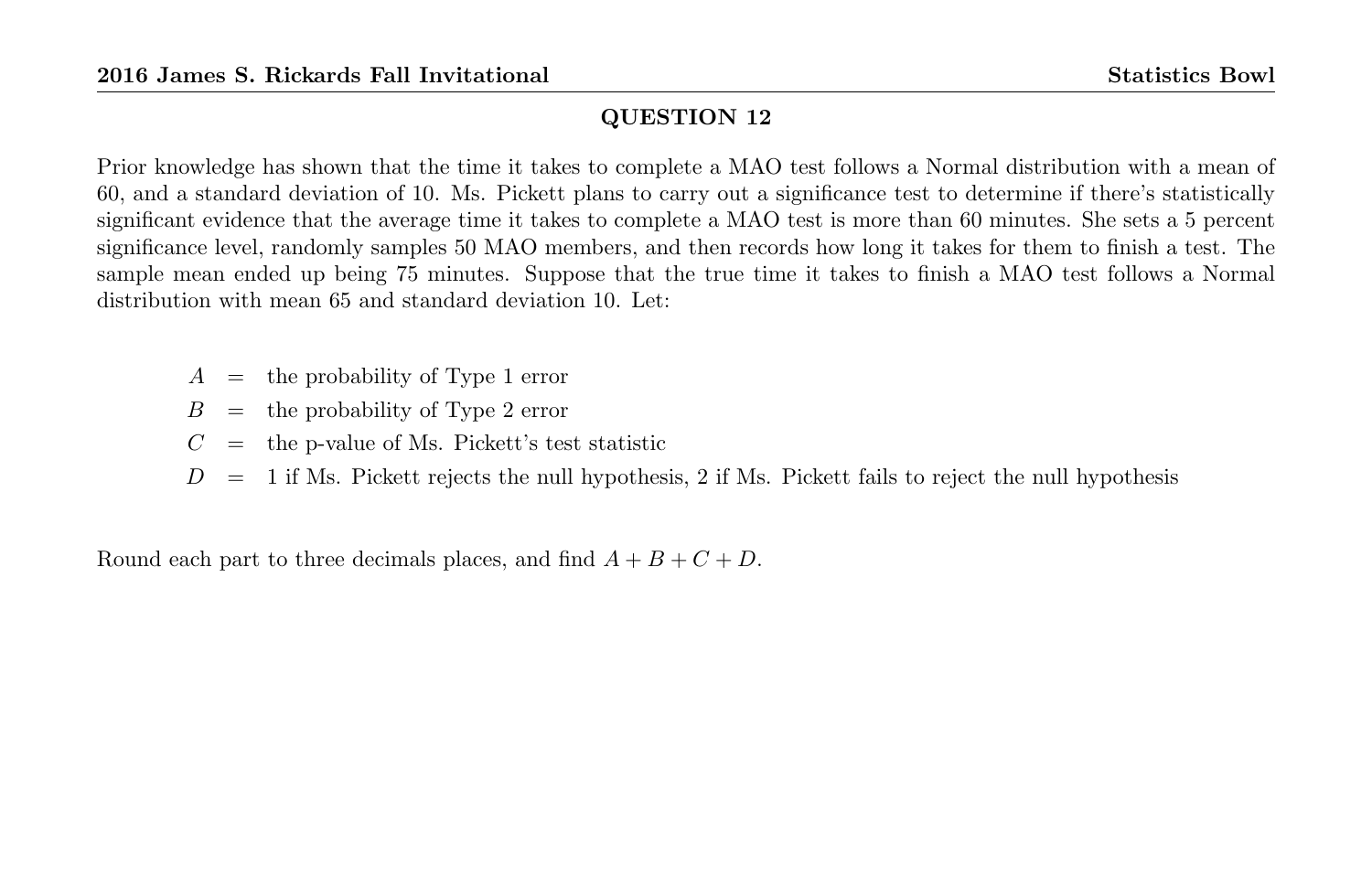Mr. Cook has a bag full of identical, indiscernible marbles. 5 of them are blue, 4 of them are gold, and 7 of them are white. Assuming he draws marbles randomly, and without replacement, let:

- $A =$  the probability his first draw is a gold marble
- $B =$  the probability his second draw is a white marble
- $C =$  the probability his third draw is a blue marble if the first two marbles he drew were the same color
- $D =$  the probability his second draw is a blue marble if the first draw was not a white marble

Keep your parts as exact answers, and find  $\frac{B}{A} + C \cdot D$ . Give your answer as a simplified fraction.